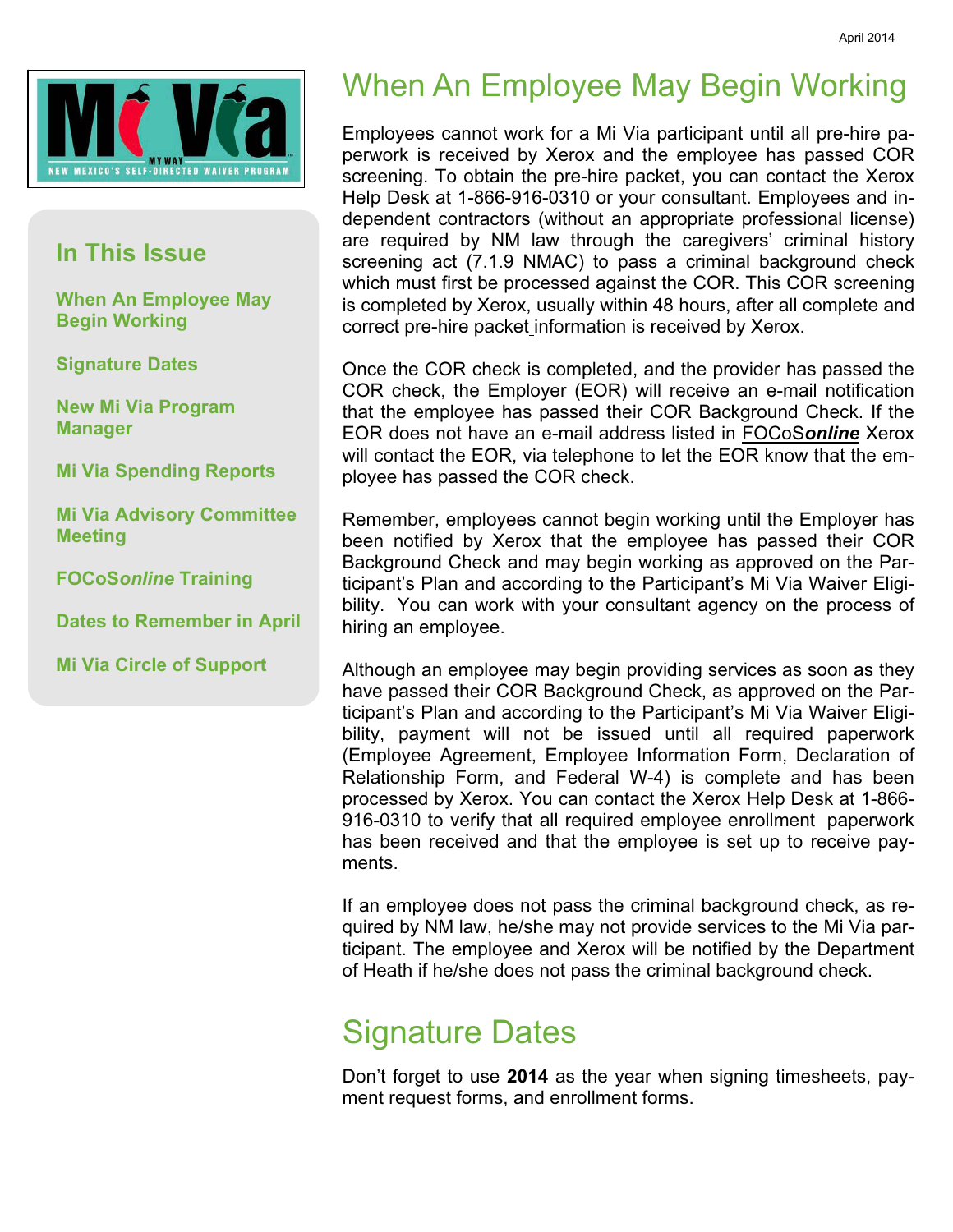Mi Via Contact Information:

Phone: 1-866-916-0310 8:00 am to 5:00 pm Mon. - Fri.

Toll-free Fax: 1-866-302-6787

E-mail: mi.via@xerox.com

Web: http://www.MiViaNM.org

Physical Address: 1720-A Randolph Rd SE Albuquerque, NM 87106

If you would like to sign up for training to use FOCoSonline to review/approve timesheets and check your budget, call Mi Via at 1-866-916-0310

#### Note:

The Mi Via Advisory Committee works with the State to share information and help with communication among all Mi Via Participants.

Molina Healthcare is the Third Party Assessor (TPA) for Mi Via. They are responsible for reviewing and approving the Service and Support Plans (SSP).

#### New Mi Via Program Manager

We would like to welcome Christine Wester as the new Mi Via Program Manager for the Department of Health, Developmental Disabilities Supports Division. Christine has 22 years combined experience working with DDSD and DHI in support of individuals receiving DD Waiver Services. She has served in numerous capacities with both Divisions with responsibilities related to advocacy, conflict management supports, facilitation, contract monitoring, investigations, system improvement, and transition practices. She is very excited to be part of Mi Via and to support self direction!

#### Mi Via Spending Reports

Spending reports are mailed out by Xerox at the end of each month for the previous month. For example, spending reports mailed at the end of April will be for March spending. These reports give you details about how your budget is being spent each month. It is very important that participants review his/her monthly spending reports as a way to effectively monitor service usage and track spending. Participants can also obtain "real-time" information through the FOCoS**online** system. If you have not received your spending report in the mail, please contact Xerox at 1-866-916-0310.

#### Mi Via Advisory Committee Meeting

The next advisory committee meeting is scheduled for April 24th from 1:00 to 4:00 pm in Albuquerque. The meeting will be held at the former Bank of the West Building, 5301 Central NE, 2nd Floor, Lotus conference room.

#### FOCoSonline Training

You can now take the FOCoSonline training on your own, at any time, from the Mi Via website home page at http://mivianm.org. A list of frequently asked questions and a training manual is also included.

If you are an employer, please take the Employer training Parts I & II. If you are an employee, you only need to take the Employee training.

Please complete the quiz at the end of the training to help you review the information. You will receive a FOCoSonline Account Authorization form, once the training is completed. You will need to complete this in order to login to FOCoSonline.

Please note, for employees, your Employer must also have access to FOCoSonline so they can approve your timesheet.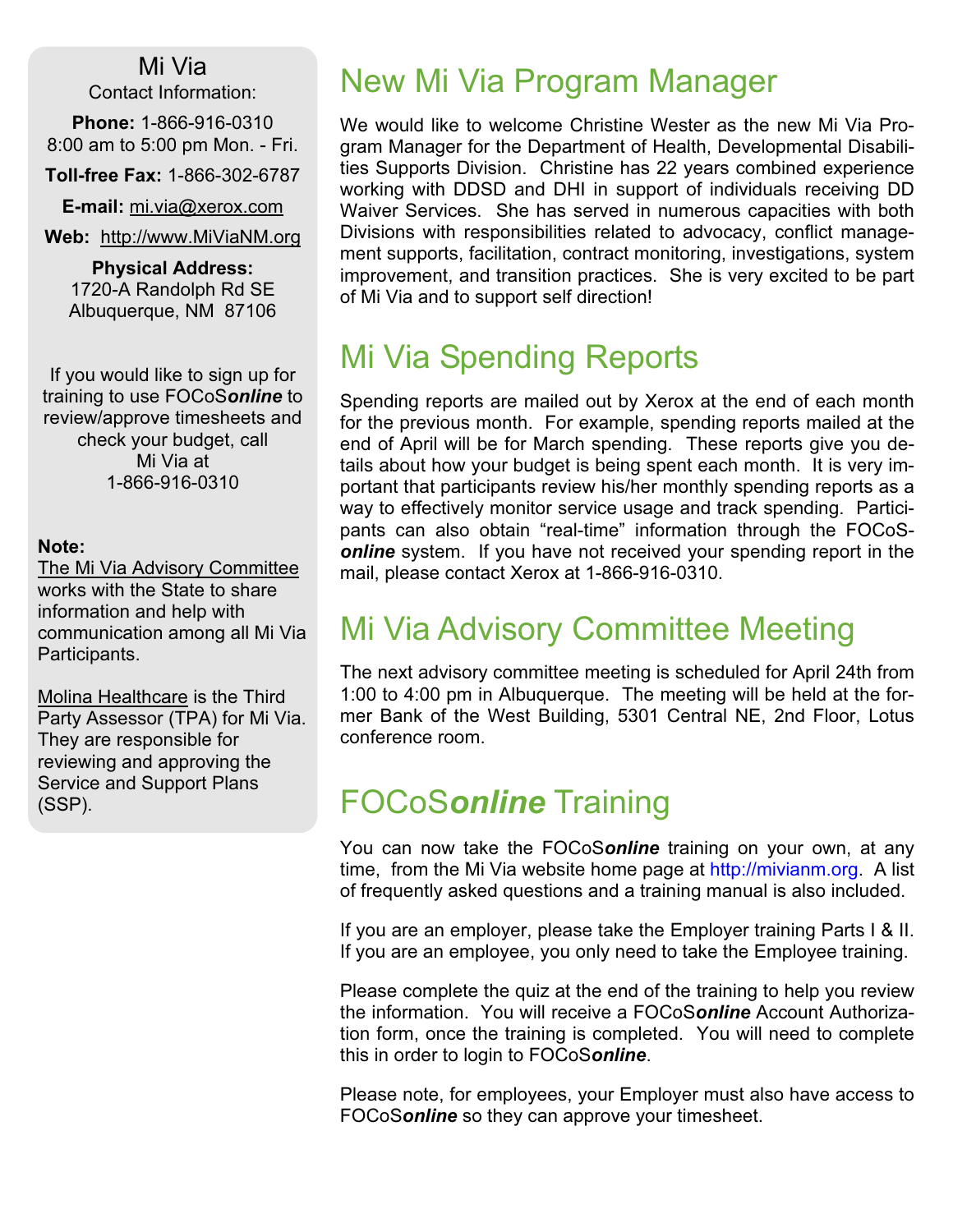### Dates to Remember in April

# **April 2014**

| Sun    | Mon            | Tue         | Wed              | Thu                                             | Fri                                                                                                                   | Sat                                                                                                                        |
|--------|----------------|-------------|------------------|-------------------------------------------------|-----------------------------------------------------------------------------------------------------------------------|----------------------------------------------------------------------------------------------------------------------------|
| Mar 30 | Mar 31         | $\mathbf 1$ | $\sqrt{2}$       | $\mathsf 3$                                     | $\overline{4}$<br>Paychecks and<br><b>Vendor Checks</b><br><b>Received or</b><br>Deposited; end of<br>the pay period. | $5\overline{)}$<br>Deadline to<br>submit<br>timesheets,<br>Mileage & PRFs<br>for 4/18 payment;<br>new pay period<br>begins |
| 6      | $\overline{7}$ | 8           | $\boldsymbol{9}$ | 10                                              | 11<br><b>Vendor Checks</b><br><b>Received or</b><br><b>Deposited</b>                                                  | 12<br>Deadline to<br>submit PRFs for<br>4/25 payment                                                                       |
| 13     | 14             | 15          | 16               | 17                                              | 18<br>Paychecks and<br><b>Vendor Checks</b><br><b>Received or</b><br>Deposited; end of<br>the pay period.             | 19<br>Deadline to<br>submit<br>timesheets,<br>Mileage & PRFs<br>for 5/2 payment;<br>new pay period<br>begins               |
| 20     | 21             | 22          | 23               | 24<br><b>Spending Reports</b><br>Mailed to EORs | 25<br><b>Vendor Checks</b><br><b>Received or</b><br><b>Deposited</b>                                                  | 26<br>Deadline to<br>submit PRFs for<br>5/9 payment                                                                        |
| 27     | 28             | 29          | 30               | May 1                                           | May 2<br>Paychecks and<br><b>Vendor Checks</b><br><b>Received or</b><br>Deposited; end of<br>the pay period.          | May 3<br>Deadline to<br>submit<br>timesheets,<br>Mileage & PRFs<br>for 5/16 payment;<br>new pay period<br>begins           |